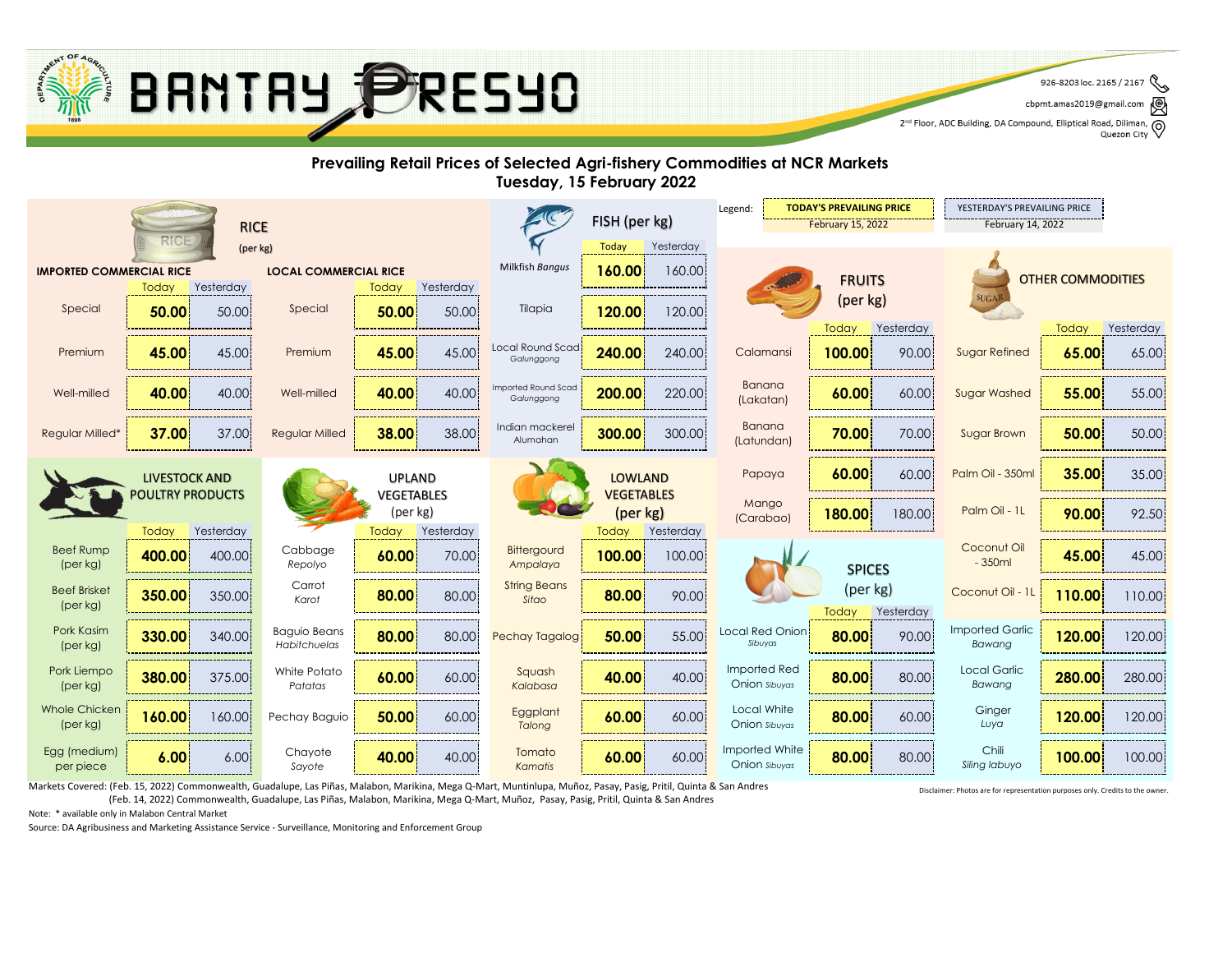

926-8203 loc. 2165 / 2167

cbpmt.amas2019@gmail.con 2<sup>nd</sup> Floor, ADC Building, DA Compound, Elliptical Road, Diliman,

 $\circledcirc$ Quezon City

#### **Prevailing Retail Prices of Selected Agri-fishery Commodities per Market Tuesday, 15 February 2022**

|                                         | <b>COMMODITY (PHP/KG)</b>                 |                |                                |                                |                  |                 |               |                                |                                |                                |
|-----------------------------------------|-------------------------------------------|----------------|--------------------------------|--------------------------------|------------------|-----------------|---------------|--------------------------------|--------------------------------|--------------------------------|
| <b>MARKET</b>                           | <b>Well-milled</b><br><b>Rice (Local)</b> | <b>Tilapia</b> | Galunggong                     | <b>Whole</b><br><b>Chicken</b> | *Egg<br>(Medium) | <b>Ampalaya</b> | <b>Tomato</b> | Cabbage                        | <b>Pechay</b><br><b>Baguio</b> | <b>Red Onion</b><br>(Local)    |
| New Las Piñas City Public Market        | 40.00                                     | 140.00         | 240.00                         | 160.00                         | 6.00             | 120.00          | 60.00         | 70.00                          | 60.00                          | 120.00                         |
| <b>Guadalupe Public Market/Makati</b>   | 44.00                                     | 140.00         | 250.00                         | 170.00                         | 6.00             | 100.00          | 60.00         | <b>NOT</b><br><b>AVAILABLE</b> | 50.00                          | 110.00                         |
| San Andres Market/Manila                | 40.00                                     | 120.00         | 250.00                         | 160.00                         | 6.00             | 150.00          | 60.00         | 70.00                          | 70.00                          | 140.00                         |
| <b>Quinta Market/Manila</b>             | 42.00                                     | 130.00         | <b>NOT</b><br><b>AVAILABLE</b> | 160.00                         | 6.50             | 100.00          | 40.00         | 70.00                          | 60.00                          | <b>NOT</b><br><b>AVAILABLE</b> |
| <b>Pritil Market/Manila</b>             | 40.00                                     | 120.00         | 200.00                         | 160.00                         | 5.50             | 120.00          | 60.00         | 50.00                          | 40.00                          | 60.00                          |
| <b>Marikina Public Market</b>           | 43.00                                     | 130.00         | 240.00                         | 160.00                         | 6.50             | 120.00          | 50.00         | 70.00                          | 60.00                          | 100.00                         |
| <b>Pamilihang Lungsod ng Muntinlupa</b> | 42.00                                     | 130.00         | 260.00                         | 150.00                         | 5.50             | 100.00          | 45.00         | <b>NOT</b><br><b>AVAILABLE</b> | 40.00                          | 90.00                          |
| <b>Pasay City Market</b>                | 40.00                                     | 110.00         | <b>NOT</b><br><b>AVAILABLE</b> | 160.00                         | 6.00             | 80.00           | 60.00         | <b>NOT</b><br><b>AVAILABLE</b> | 50.00                          | 80.00                          |
| <b>Pasig City Mega Market</b>           | 40.00                                     | 95.00          | 240.00                         | 150.00                         | 6.50             | 100.00          | 45.00         | 60.00                          | 40.00                          | 80.00                          |
| <b>Commonwealth Market/Quezon City</b>  | 38.00                                     | 120.00         | 220.00                         | 130.00                         | 5.60             | 120.00          | 50.00         | 60.00                          | 60.00                          | 80.00                          |
| <b>Muñoz Market/Quezon City</b>         | 37.00                                     | 125.00         | <b>NOT</b><br><b>AVAILABLE</b> | 150.00                         | 6.00             | 100.00          | 55.00         | 55.00                          | 60.00                          | 80.00                          |
| <b>Mega Q-mart/Quezon City</b>          | 43.00                                     | 120.00         | <b>NOT</b><br><b>AVAILABLE</b> | 160.00                         | 5.95             | 100.00          | 60.00         | 60.00                          | 50.00                          | 130.00                         |
| <b>Malabon Central Market</b>           | 41.00                                     | 120.00         | 260.00                         | 133.00                         | 5.00             | 90.00           | 60.00         | 45.00                          | 50.00                          | 60.00                          |

Source: DA Agribusiness and Marketing Assistance Service - Surveillance, Monitoring and Enforcement Group Note: NOT AVAILABLE - No stocks available/sold in the market

\* price per piece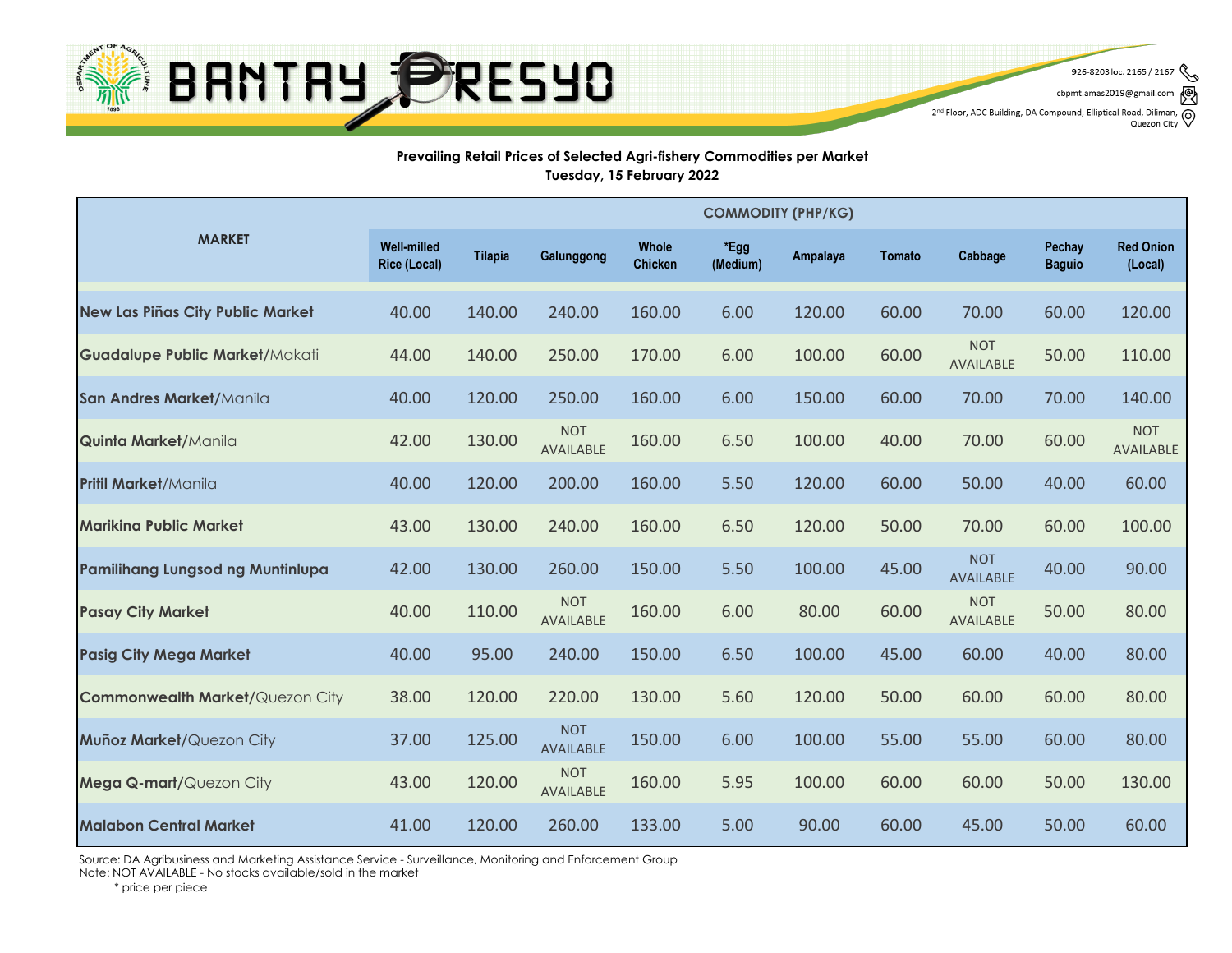### Prevailing Retail Prices of Fresh and Frozen Pork Products in NCR Markets February 15, 2022

926-8203 loc. 2165 / 2167

q

⊚

cbpmt.amas2019@gn

2<sup>nd</sup> Floor, ADC Building, DA Compound, Elliptical Re

**BRNTRY PRESYO** 

## FRESH & FROZEN PORK KASIM/PIGUE

|              |                                  | <b>PRICE PER KILOGRAM (P/kg)</b> |                 |                 |                 |  |  |  |
|--------------|----------------------------------|----------------------------------|-----------------|-----------------|-----------------|--|--|--|
|              | <b>MARKET</b>                    |                                  | <b>Fresh</b>    | <b>Frozen</b>   |                 |  |  |  |
|              |                                  | <b>Today</b>                     | Yesterday       | <b>Today</b>    | Yesterday       |  |  |  |
|              |                                  | (Feb. 15, 2022)                  | (Feb. 14, 2022) | (Feb. 15, 2022) | (Feb. 14, 2022) |  |  |  |
| 1            | New Las Piñas City Public Market | 335.00                           | 335.00          | N/A             | N/A             |  |  |  |
| $\mathbf{2}$ | <b>Guadalupe Public Market</b>   | 340.00                           | 340.00          | 230.00          | 230.00          |  |  |  |
| 3            | <b>San Andres Market</b>         | 350.00                           | 350.00          | N/A             | N/A             |  |  |  |
| 4            | Quinta Market                    | 350.00                           | 340.00          | N/A             | N/A             |  |  |  |
| 5            | <b>Pritil Market</b>             | 350.00                           | 350.00          | N/A             | N/A             |  |  |  |
| 6            | Mariking Public Market           | 340.00                           | 340.00          | 215.00          | 220.00          |  |  |  |
| 7            | Pamilihang Lungsod ng Muntinlupa | 320.00                           | $(-)$           | 220.00          | $(-)$           |  |  |  |
| 8            | <b>Pasay City Market</b>         | 310.00                           | 310.00          | 240.00          | 240.00          |  |  |  |
| 9            | <b>Pasig City Mega Market</b>    | 320.00                           | 340.00          | 215.00          | 215.00          |  |  |  |
| 10           | <b>Commonwealth Market</b>       | 310.00                           | 310.00          | 220.00          | 220.00          |  |  |  |
| 11           | <b>Muñoz Market</b>              | 330.00                           | 330.00          | N/A             | N/A             |  |  |  |
| 12           | Mega Q-mart                      | 330.00                           | 330.00          | 230.00          | 230.00          |  |  |  |
| 13           | <b>Malabon Central Market</b>    | 330.00                           | 330.00          | 220.00          | 220.00          |  |  |  |

Source: DA Agribusiness and Marketing Assistance Service - Surveillance, Monitoring and Enforcement Group

N/A - Not available in the market Note(s): Total number of markets monitored: February 15, 2022 (Today) - 13 markets | February 14, 2022 (Yesterday) - 35 markets

(-) Closed due to disinfection